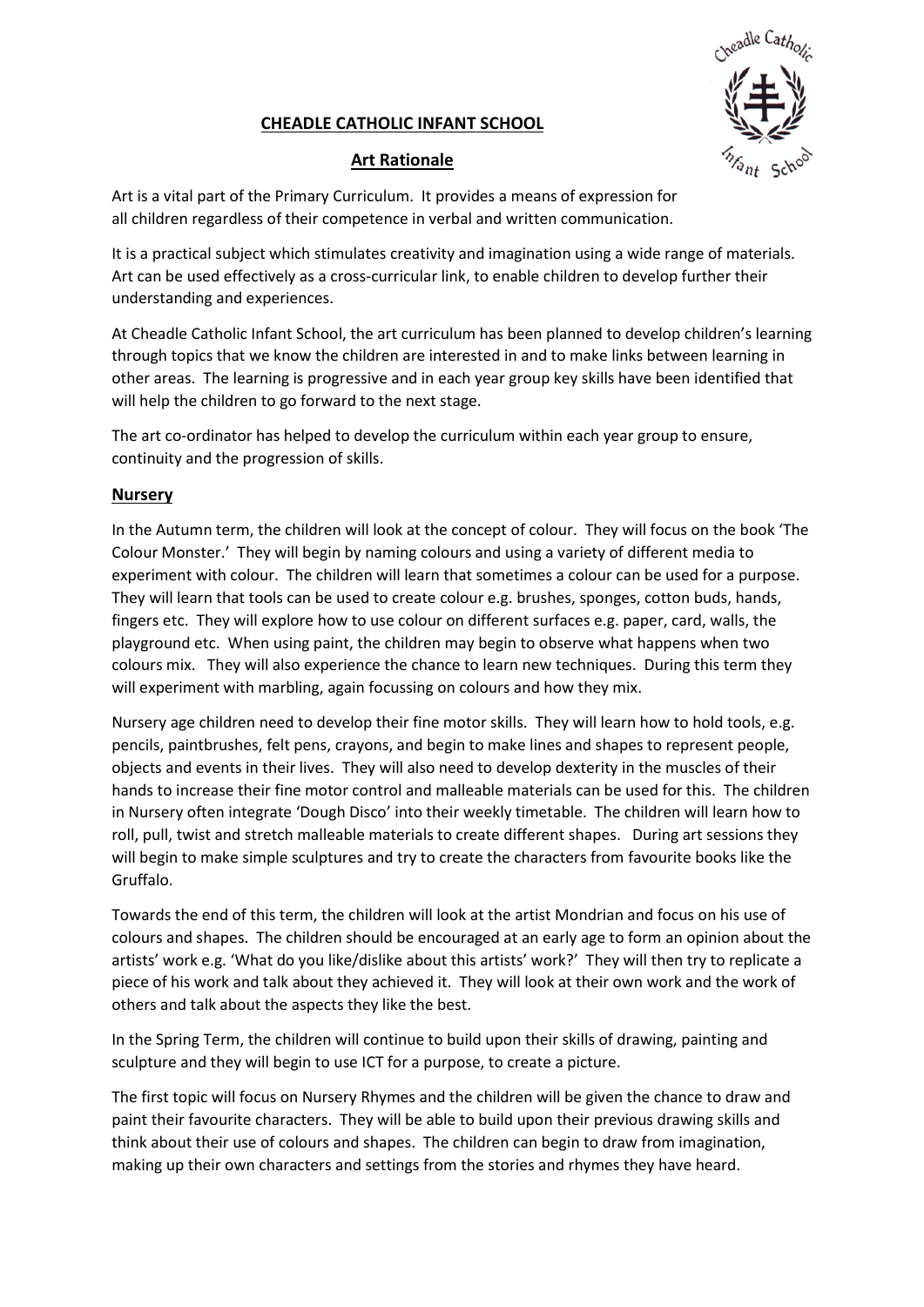The second topic, 'Traditional Tales,' will build upon their skills of sculpture. They will begin to build 'The Three Little Pigs' houses and the characters from construction sets, recycled materials, natural or man-made objects. They will develop skills of building and balancing both vertically and horizontally.

The children will begin to use scissors to cut out the characters to create puppets and act out the story. They can use craft resources to create their own collages.

The children can create 3D models of the 3 pigs and the wolf from malleable materials.

At the end of the term the children will look at the work of a British artist/designer called Steve Roberts. He is the artist that inspired the children's TV series 'The Twirlywoos.' The children can begin to draw the Twirlywoos and develop it into a 3D model like the characters in the TV production.

During the summer term, the children will look at the topic of 'Growing' and focus on the book called 'Jaspers' Beanstalk.' They will make observational drawings of seeds and plants/flowers. They will be given opportunities to choose the medium of their choice e.g. paint, pastels, chalk, crayons, felt pens. They will begin to make prints using potatoes, sponges and other materials and in doing so, they can create patterns.

The second topic of the summer term will focus on 'Minibeasts' and the children will use the book called 'What the Ladybird Heard' as their stimulus. The children will focus on collage and textiles. They will look at the artist Henri Matisse and his work called 'The Snail.' The children will learn about the use of collage to create an image. They will again talk about what they like/dislike about the artists' work and will have the opportunity to replicate it.

The children will look at a variety of different textiles and talk about how they look, how they feel, and the similarities and differences between them. They need to work with natural and synthetic materials and to have a basic understanding of where some materials come from e.g. wool from a sheep/cotton from a plant. They must be provided with opportunities to work with wool, thread, string, ribbon and cotton wool during collage work. They also need to experiment using fabrics when creating their own dens both indoors and outdoors.

### Reception

During the Reception year, the children need to be given opportunities to experiment with what they have learnt during Nursery. They need to build upon this by starting to make choices of their own in terms of the resources they choose.

In the Autumn term, the children in Reception will look at the topic 'All About Me.' They will begin by developing their drawing skills, looking at self-portraits and having chance to draw each other. They will look at how colours can be used for a purpose e.g. looking at eye, hair and skin colour and trying to colour match. They will also draw things that are important to them e.g. their family/pets/toys. They will use a variety of media to colour their drawings e.g. felt pens, pastels, paints, crayons.

The children will have opportunities to collage their face using a variety of materials. They can make 2D faces using shapes and images of themselves using computer programs.

Following on with the theme of colours and shapes, the children will look at the artist Wassily Kandinsky. They will have opportunity to discuss his work, thinking about aspects of his work that they like/dislike. They will have chance to replicate his work by collaging coloured shapes in a similar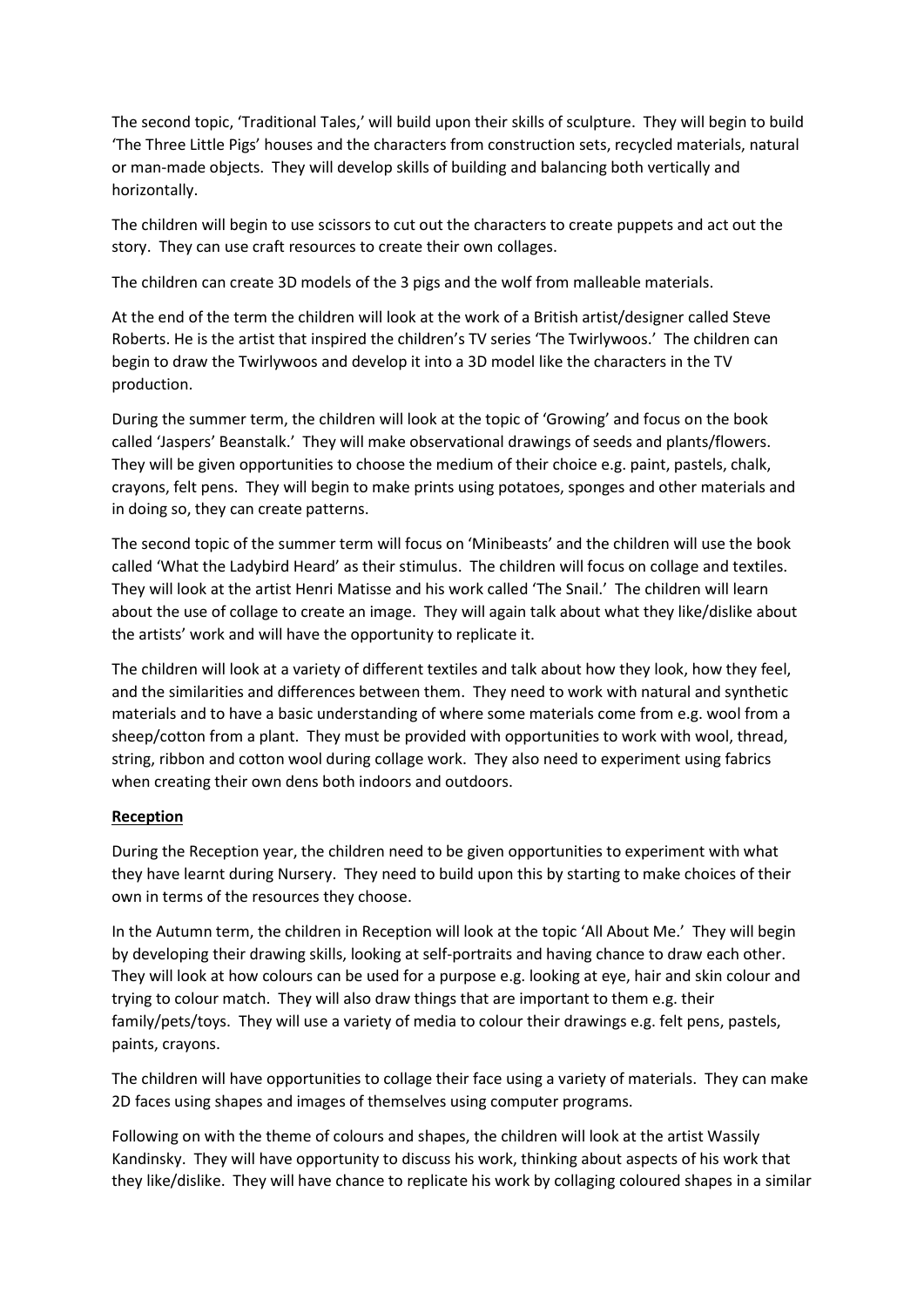style. The children must be provided with time to reflect on their work and discuss what they could have done to improve.

During the second half of the Autumn Term, the children will look at the topic 'Seasons and Celebrations.' During this term, the children will have opportunity to make a variety of crafts. The children are given ideas of things to make but ultimately the children should choose their own resources. The children will make crafts relating to the celebrations throughout this season e.g. Halloween, Bonfire Night, Diwali and Christmas.

During the first half of the Spring Term, the children will focus on the topic of 'Superheroes.' The children will do lots of drawing from imagination e.g. drawing superheroes, their costumes and the vehicles they might travel in. They will make the character from the children's book 'Supertato' using a potato and a variety of materials to make a costume for him. They will collage a cityscape using glue and sugar paper.

For the second half of the term, the children will look at 'Minibeasts.' They will make observational drawings. They will create 3D models using a variety of recycled materials. They will use play dough to make minibeasts adding resources such as twigs match sticks and pompoms when creating other body parts. The children will think about patterns that they see in nature, in insects, flowers, leaves and plants. The children will be able to print symmetrical butterflies using paint. They will be provided with opportunities to weave using natural resources e.g. wool, twigs, grass, flowers etc

During the summer term, the children will initially focus on the topic of 'Space.' They will use 2D shapes to create pictures and they will draw imaginary creatures from other worlds. The children will have the opportunity to create a planet using marbling inks and they will paint pictures of the Solar System. They will be provided with opportunities to design their own space rockets using a variety of resources and draw space pictures using chalks and pastels.

The last topic in the Reception year focuses on 'Under the Sea.' During this topic, the children will draw from memory times when they have been to the sea/seaside. They will think about objects that they might find on the beach or within nature e.g. shells, pebbles, driftwood. They will make observational drawings of these objects. The children will study the artist 'Andy Goldsworthy'. They will make collages using natural objects and group sculptures outdoors. The children will discuss the creatures they might find in the sea. They will make prints of fish and make a model of a sea creature. They will also make 3D aquariums for their sea creature to live in.

### Year 1

In the Autumn term, the children in Year 1 will focus on the topic of 'Ourselves.' During this topic, they will begin by looking at a variety of famous artists self-portraits. They will use mirrors and try to draw their own self-portraits. They will look at how they can create areas of light and shade within their drawings. The children will have opportunities to draw and paint a portrait of a friend and mix paints to create the correct colour to match the various parts of the face e.g. skin, eye colour, hair colour. They will explore textiles; thinking about how they look, how they feel and exploring how textiles can be used to create different textures. The children can create faces from textiles and other materials. They will look at the work of the cubist artist Pablo Picasso. They will be encouraged to talk about his work and discuss any aspects of his work that they like/dislike and they will be able to replicate his work. The children need to self-evaluate their own work and that of their peers. They should be able to think about how they could improve their work in the future.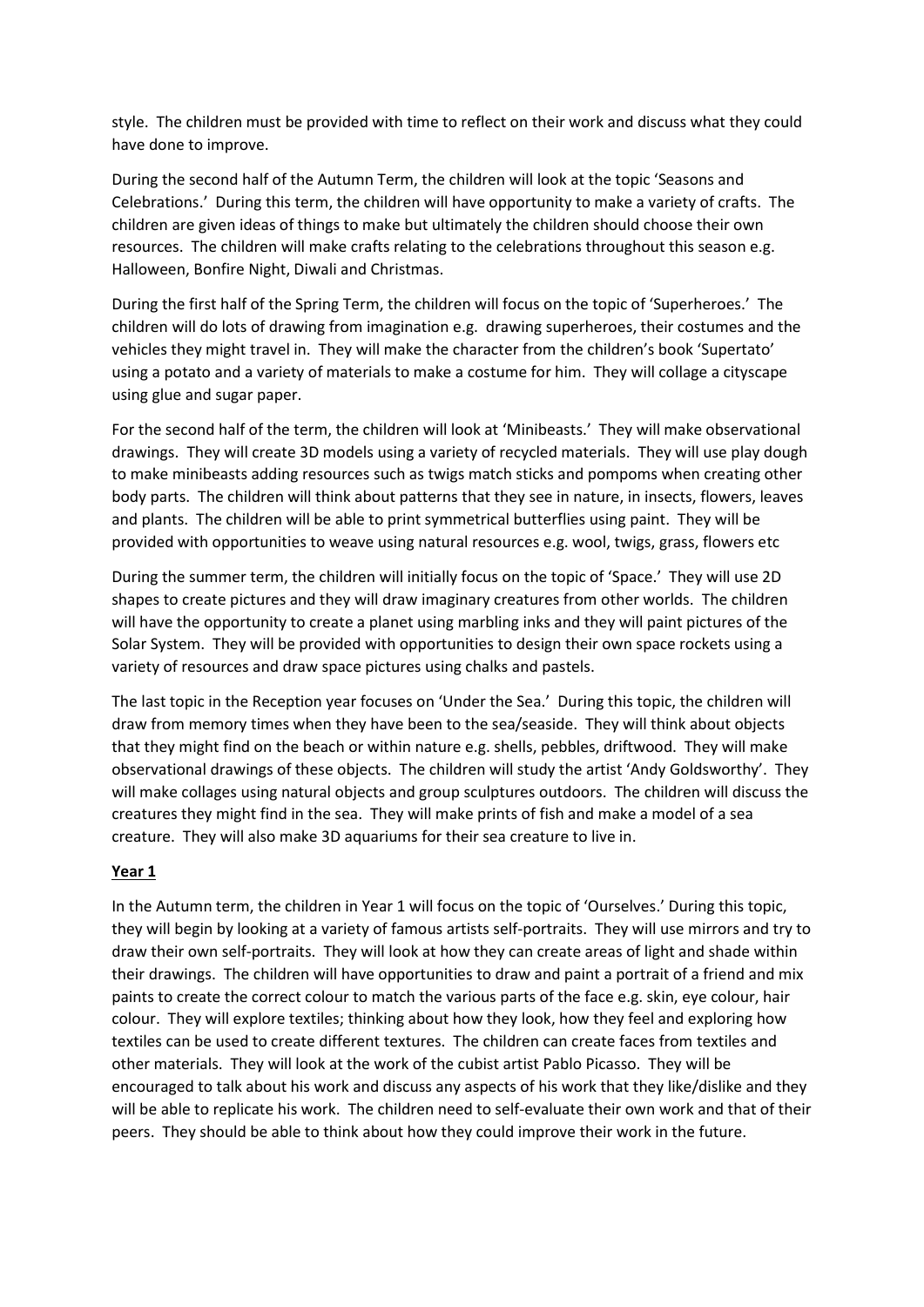In the Spring Term, the year 1 children will focus on the topic 'Flowers and Plants.' The children will begin by looking at the painting of 'Sunflowers' by Van Gogh. They will talk about how art can make them feel just as Van Gogh used colour to express how he was feeling. During this topic they will begin by making observational drawings of sunflowers. They will be asked to look in detail at the proportions of each part of the flower e.g. the flower, the leaves and the stem. The children will complete the drawing in pencil. They will learn about the colour wheel and how colours can be made lighter using tints of white and how colours can be made darker by adding black to create shades. The children will learn how to create tints and shades and use this knowledge when they paint their sunflowers. The children will be given a variety of bushes of different thicknesses to enable them to paint larger areas with thicker brushes and paint finer details with thinner brushes.

Next the children will make a flower/plant design. They will draw it out onto a piece of foam and then use coloured paints to print out their design. Finally, the children will learn about the artist Marc Quinn. They will look at some of the sculptures he has made and discuss what they notice about them. They will be asked to design their own flower/plant sculpture. This could be in the form of a 3D sculpture or a design on a tile. The children will create their design using salt dough.

During the summer term, the year 1 children will work on the topic 'Seaside Holidays.' To begin the topic the children will create a simple image of the seaside. |They will look at the technique of using wax resit to create an image.

Next, they will look at Seascapes painted by Elizabeth Lennie. They will explore how she successfully creates areas of warmth by using warm colours and areas of cool using cool colours. The children will have time to explore the ideas behind warm and cool colours. They will have chance to create their own seascape in the style of Elizabeth Lennie. They can choose to create their seascape from memory from their own seaside holidays, or from their imagination.

Finally, the children will create a seaside weaving using a cardboard weaving loom. They will use wool to create a weft thread and ribbons or strips of coloured paper to create the weave. Later the children can decorate their weaving to give it a seaside feel. They will do this using a variety of materials and resources e.g. sequins, fabric, coloured fish shapes, shells, driftwood etc.

#### Year 2

At the beginning of the Autumn term the Year 2 children will be learning about 'Plants' in science. They will look Monet and his use of plants in his art. The children will look at Monet's techniques to create colour and light in different ways. The children will focus on how to mix a variety of colours and how to show areas of light.

In the second half of the Autumn term, they will focus on patterns in our world both natural and manmade. The children will firstly look at patterns in nature e.g. animal markings, insects, flowers and leaves. They will then look at manmade forms e.g. in stone, clay, fabric or even computergenerated patterns.

During the spring term, Year 2 will be learning about the topic of 'Food.' They will complete observational drawings of food and they will try drawing on different surfaces. The children will learn about the artist Arcrimboldo and they will talk about how his art makes them feel. The children will have the opportunity to create a collaborative piece of work in his style by rearranging fruits and vegetables to create a face.